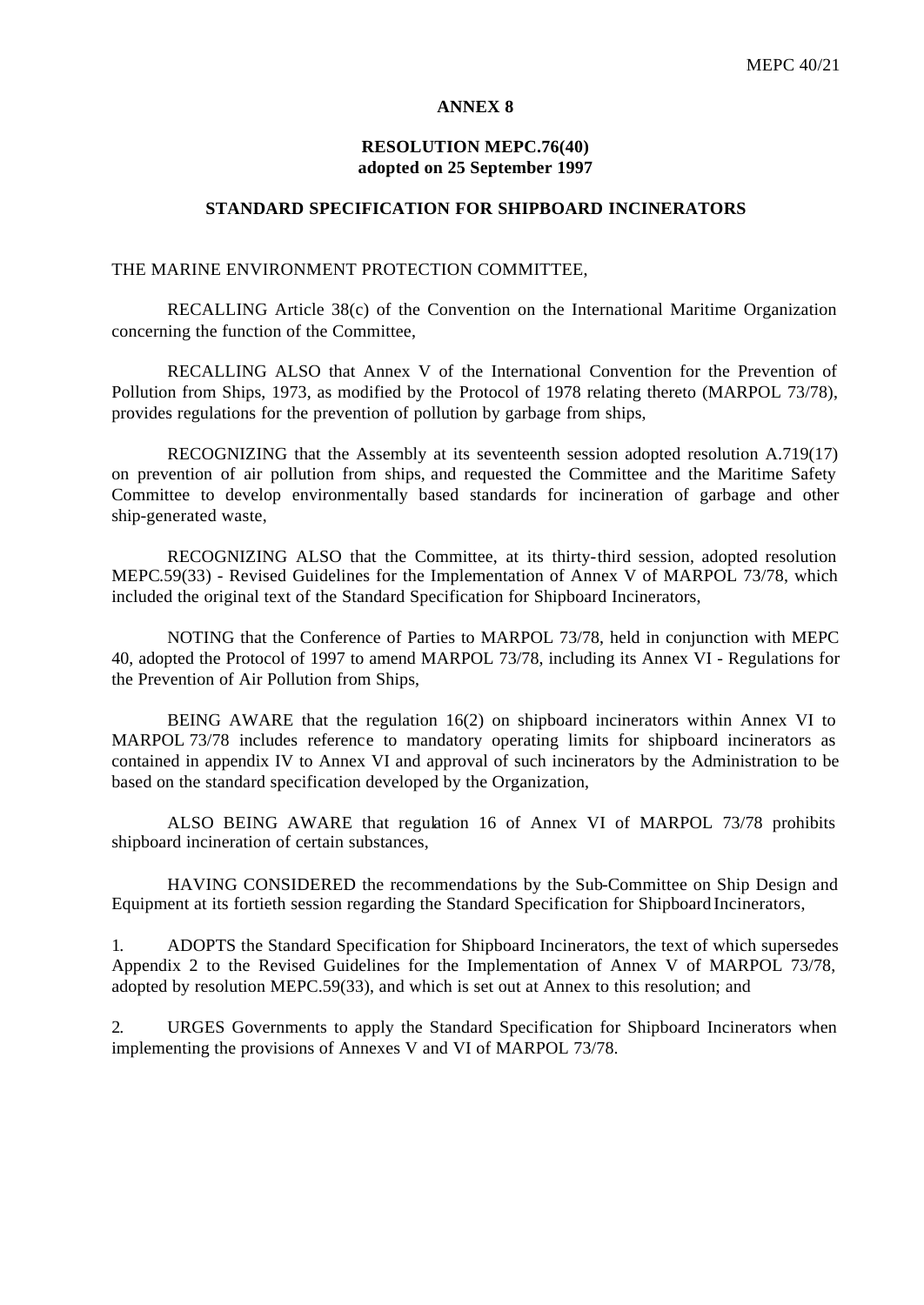### ANNEX

# **STANDARD SPECIFICATION FOR SHIPBOARD INCINERATORS**

Table of Contents

- 1 Scope
- 2 Definitions
- 3 Materials and manufacture
- 4 Operating requirements
- 5 Operating controls
- 6 Other requirements
- 7 Tests
- 8 Certification
- 9 Marking
- 10 Quality assurance

### ANNEX

- A1 Emission Standard for Shipboard Incinerators
- A2 Fire Protection Requirements for Incinerators and Waste Stowage Spaces
- A3 Incinerators integrated with heat recovery units
- A4 Flue gas temperature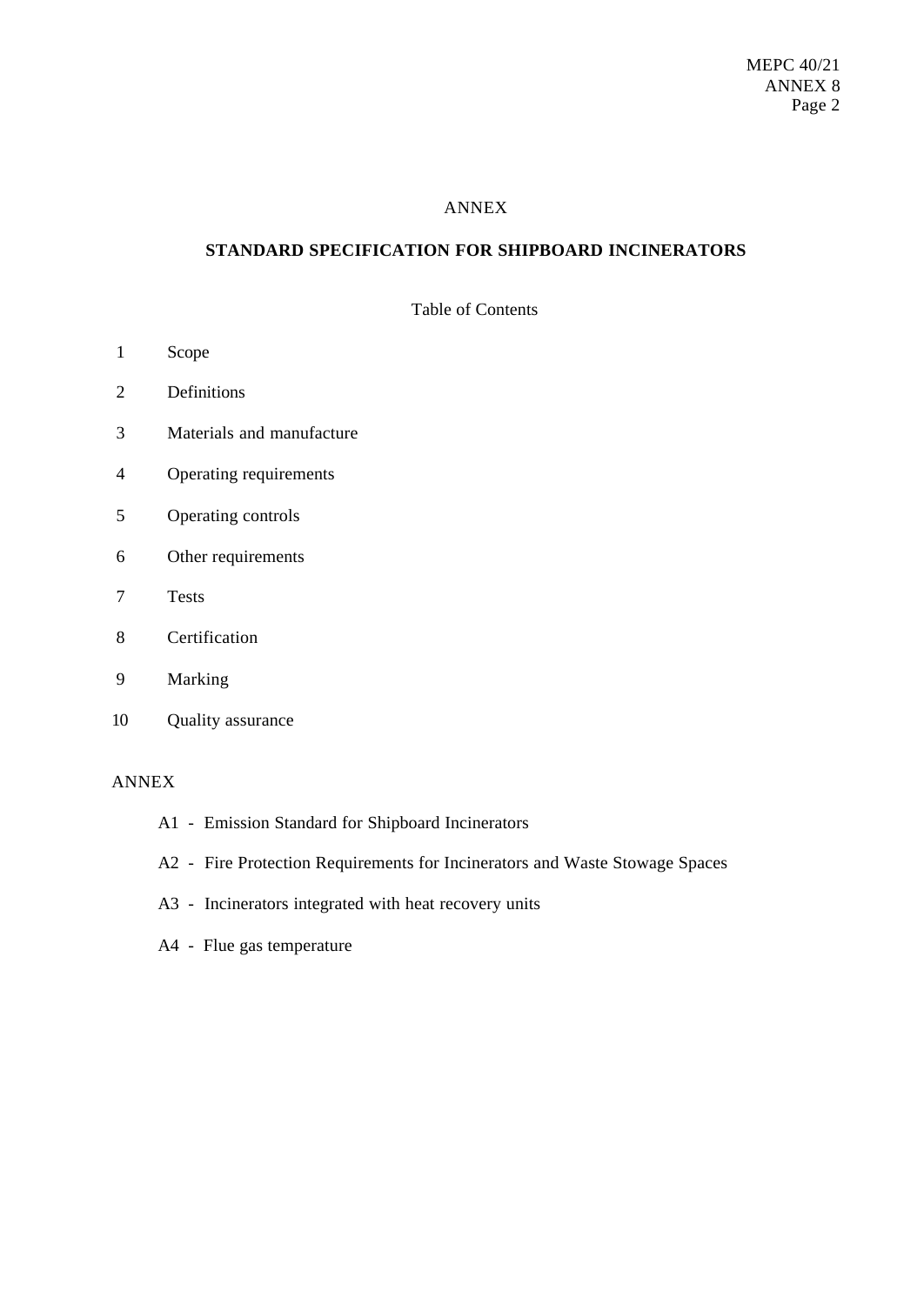# **STANDARD SPECIFICATION FOR SHIPBOARD INCINERATORS**

## 1 Scope

1.1 This specification covers the design, manufacture, performance, operation and testing of incinerators intended to incinerate garbage and other shipboard wastes generated during the ship's normal service.

1.2 This specification applies to those incinerator plants with capacities up to 1,500 kW per unit.

1.3 This specification does not apply to systems on special incinerator ships, e.g., for burning industrial wastes such as chemicals, manufacturing residues, etc.

1.4 This specification does not address the electrical supply to the unit, nor the foundation connections and stack connections.

1.5 This specification provides emission requirements in annex A1, and fire protection requirements in annex A2. Provisions for incinerators integrated with heat recovery units and provisions for flue gas temperature are given in annex A3 and annex A4, respectively.

1.6 This specification may involve hazardous materials, operations, and equipment. This standard does not purport to address all of the safety problems associated with its use. It is the responsibility of the user of this standard to establish appropriate safety and health practices and determine the applicability of regulatory limitations prior to use, including possible port State limitations.

2 Definitions

2.1 Ship means a vessel of any type whatsoever operating in the marine environment and includes hydrofoil boats, air-cushioned vehicles, submersibles, floating craft and fixed or floating platforms.

2.2 Incinerator means shipboard facilities for incinerating solid wastes approximating in composition to household waste and liquid wastes arising from the operation of the ship, e.g., domestic waste, cargo-associated waste, maintenance waste, operational waste, cargo residues, and fishing gear, etc. These facilities may be designed to use or not to use the heat energy produced.

2.3 Garbage means all kinds of victual, domestic and operational waste excluding fresh fish and parts thereof, generated during normal operation of the ship as defined in Annex V to MARPOL 73/78.

2.4 Waste means useless, unneeded or superfluous matter which is to be discarded.

2.5 Food wastes are any spoiled or unspoiled victual substances, such as fruits, vegetables, dairy products, poultry, meat products, food scraps, food particles, and all other materials contaminated by such wastes, generated aboard ship, principally in the galley and dining areas.

2.6 Plastic means a solid material which contains as an essential ingredient one or more synthetic organic high polymers and which is formed (shaped) during either manufacture of the polymer or the fabrication into a finished product by heat and/or pressure. Plastics have material properties ranging from hard and brittle to soft and elastic. Plastics are used for a variety of marine purposes including,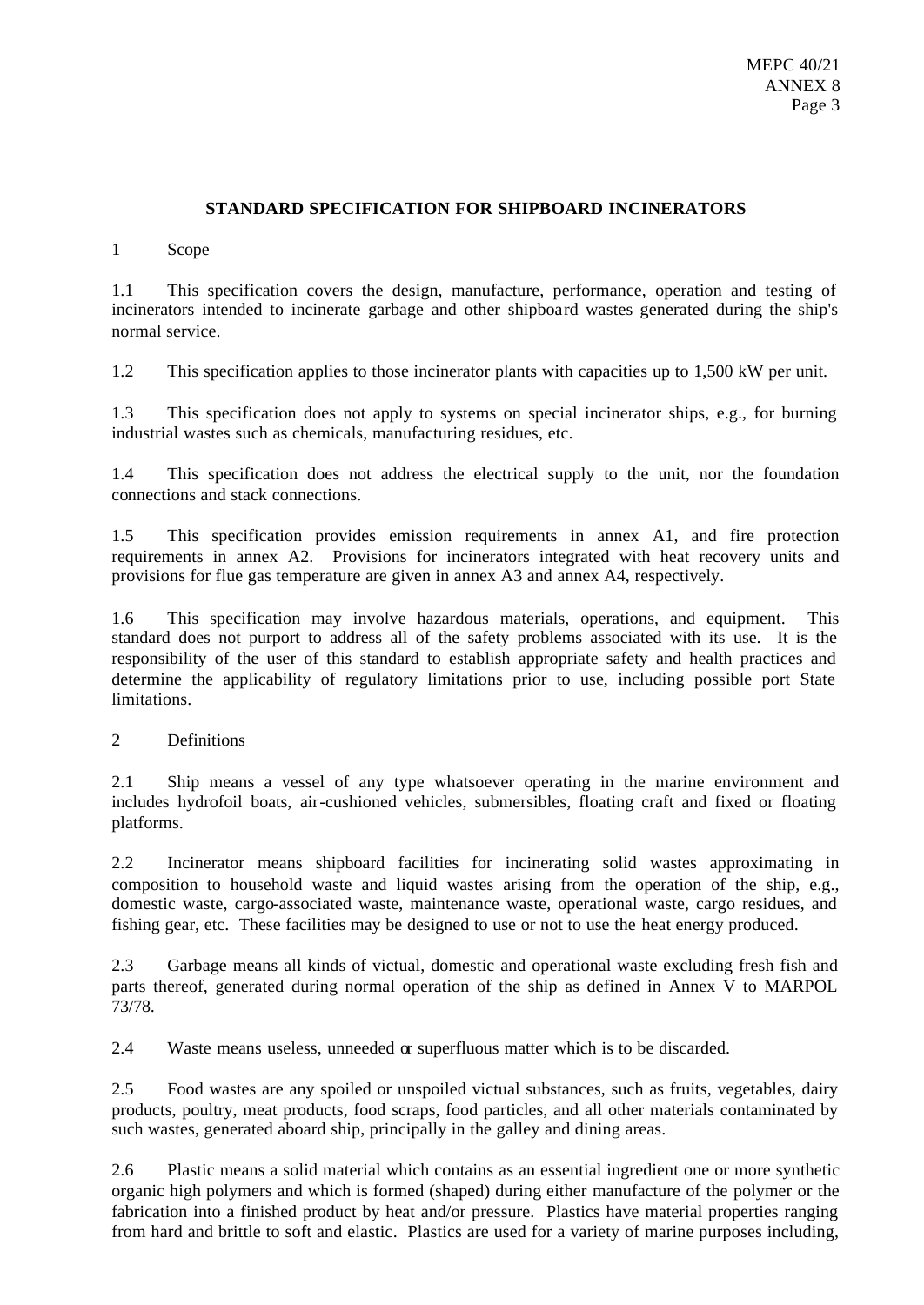but not limited to, packaging (vapour-proof barriers, bottles, containers, liners), ship construction (fibreglass and laminated structures, siding, piping, insulation, flooring, carpets, fabrics, paints and finishes, adhesives, electrical and electronic components), disposable eating utensils and cups, bags, sheeting, floats, fishing nets, strapping bands, rope and line.

2.7 Domestic waste means all types of food wastes, sewage and wastes generated in the living spaces on board the ship for the purpose of this specification.

2.8 Cargo-associated waste means all materials which have become wastes as a result of use on board a ship for cargo stowage and handling. Cargo-associated waste includes but is not limited to dunnage, shoring pallets, lining and packing materials, plywood, paper, cardboard, wire, and steel strapping.

2.9 Maintenance waste means materials collected by the engine department and the deck department while maintaining and operating the vessel, such as soot, machinery deposits, scraped paint, deck sweeping, wiping wastes, oily rags, etc.

2.10 Operational wastes means all cargo-associated wastes and maintenance waste (including ash and clinkers), and cargo residues defined as garbage in 2.13.

2.11 Sludge oil means sludge from fuel and lubricating oil separators, waste lubricating oil from main and auxiliary machinery, waste oil from bilge water separators, drip trays, etc.

2.12 Oily rags are rags which have been saturated with oil as controlled in Annex I to the Convention. Contaminated rags are rags which have been saturated with a substance defined as a harmful substance in the other Annexes to MARPOL 73/78.

2.13 Cargo residues for the purposes of this standard are defined as the remnants of any cargo material on board that cannot be placed in proper cargo holds (loading excess and spillage) or which remains in cargo holds and elsewhere after unloading procedures are completed (unloading residual and spillage). However, cargo residues are expected to be in small quantities.

2.14 Fishing gear is defined as any physical device or part thereof or combination of items that may be placed on or in the water with the intended purpose of capturing, or controlling for subsequent capture, living marine or freshwater organisms.

3 Materials and manufacture:

3.1 The materials used in the individual parts of the incinerator are to be suitable for the intended application with respect to heat resistance, mechanical properties, oxidation, corrosion, etc., as in other auxiliary marine equipment.

3.2 Piping for fuel and sludge oil should be seamless steel of adequate strength and to the satisfaction of the Administration. Short lengths of steel, or annealed copper nickel, nickel copper, or copper pipe and tubing may be used at the burners. The use of nonmetallic materials for fuel lines is prohibited. Valves and fittings may be threaded in sizes up to and including 60 mm O.D. (outside diameter), but threaded unions are not to be used on pressure lines in sizes 33 mm O.D. (outside diameter) and over.

3.3 All rotating or moving mechanical and exposed electrical parts should be protected against accidental contact.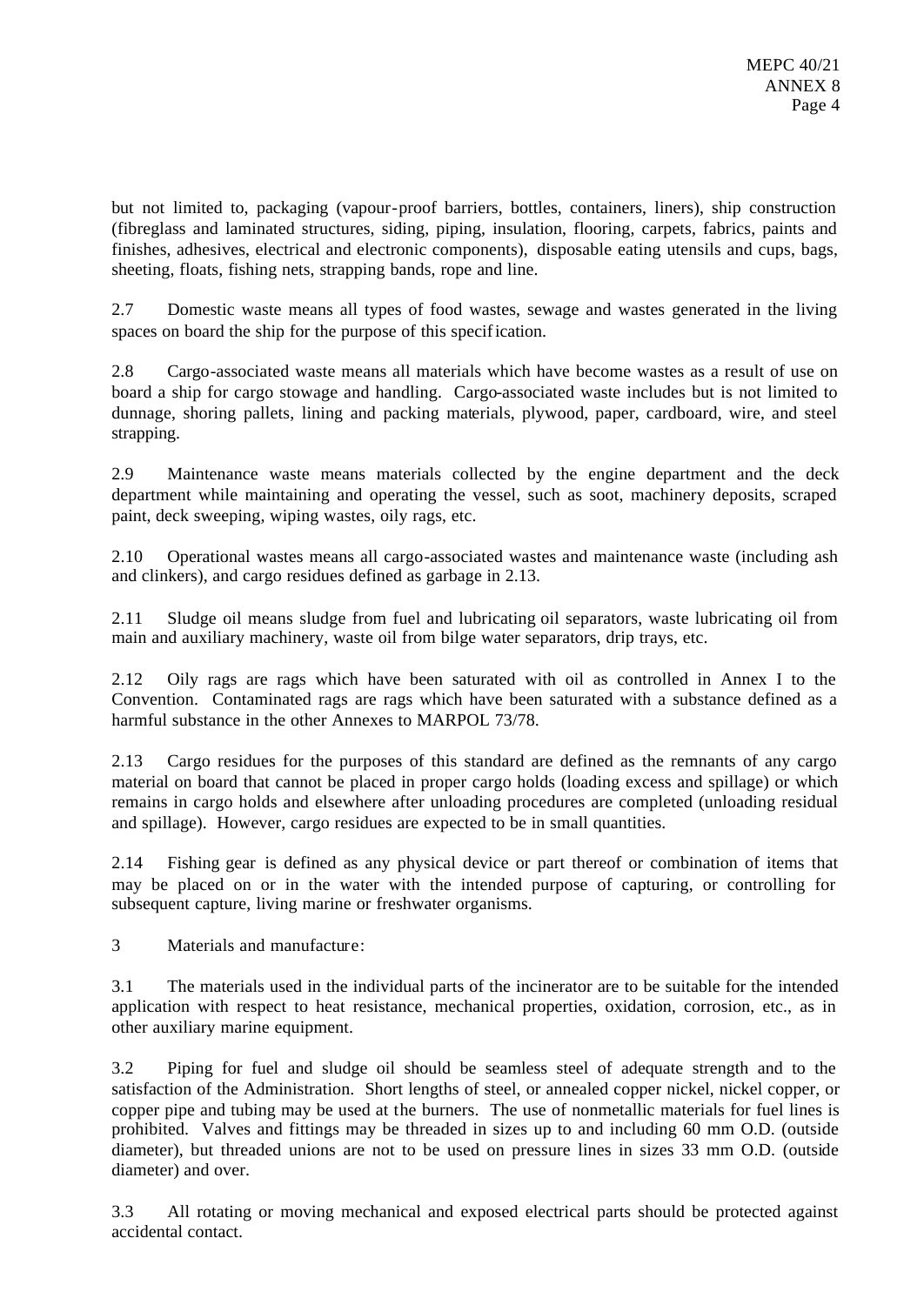3.4 Incinerator walls are to be protected with insulated fire bricks/refractory and a cooling system. Outside surface temperature of the incinerator casing being touched during normal operations should not exceed 20°C above ambient temperature.

3.5 Refractory should be resistant to thermal shocks and resistant to normal ship's vibration. The refractory design temperature should be equal to the combustion chamber design temperature plus 20%. (See 4.1)

3.6 Incinerating systems should be designed such that corrosion will be minimized on the inside of the systems.

3.7 In systems equipped for incinerating liquid wastes, safe ignition and maintenance of combustion must be ensured, e.g., by a supplementary burner using gas oil/diesel oil or equivalent.

3.8 The combustion chamber(s) should be designed for easy maintenance of all internal parts including the refractory and insulation.

3.9 The combustion process should take place under negative pressure which means that the pressure in the furnace under all circumstances should be lower than the ambient pressure in the room where the incinerator is installed. A flue gas fan may be fitted to secure negative pressure.

3.10 The incinerating furnace may be charged with solid waste either by hand or automatically. In every case, fire dangers should be avoided and charging should be possible without danger to the operating personnel.

For instance, where charging is carried out by hand, a charging lock may be provided which ensures that the charging space is isolated from the fire box as long as the filling hatch is open.

Where charging is not effected through a charging lock, an interlock should be installed to prevent the charging door from opening while the incinerator is in operation with burning of garbage in progress or while the furnace temperature is above 220°C.

3.11 Incinerators equipped with a feeding sluice or system should ensure that the material charged will move to the combustion chamber. Such system should be designed such that both operator and environment are protected from hazardous exposure.

3.12 Interlocks should be installed to prevent ash removal doors from opening while burning is in progress or while the furnace temperature is above 220°C.

3.13 The incinerator should be provided with a safe observation port of the combustion chamber in order to provide visual control of the burning process and waste accumulation in the combustion chamber. Neither heat, flame, nor particles should be able to pass through the observation port. An example of a safe observation port is high-temperature glass with a metal closure.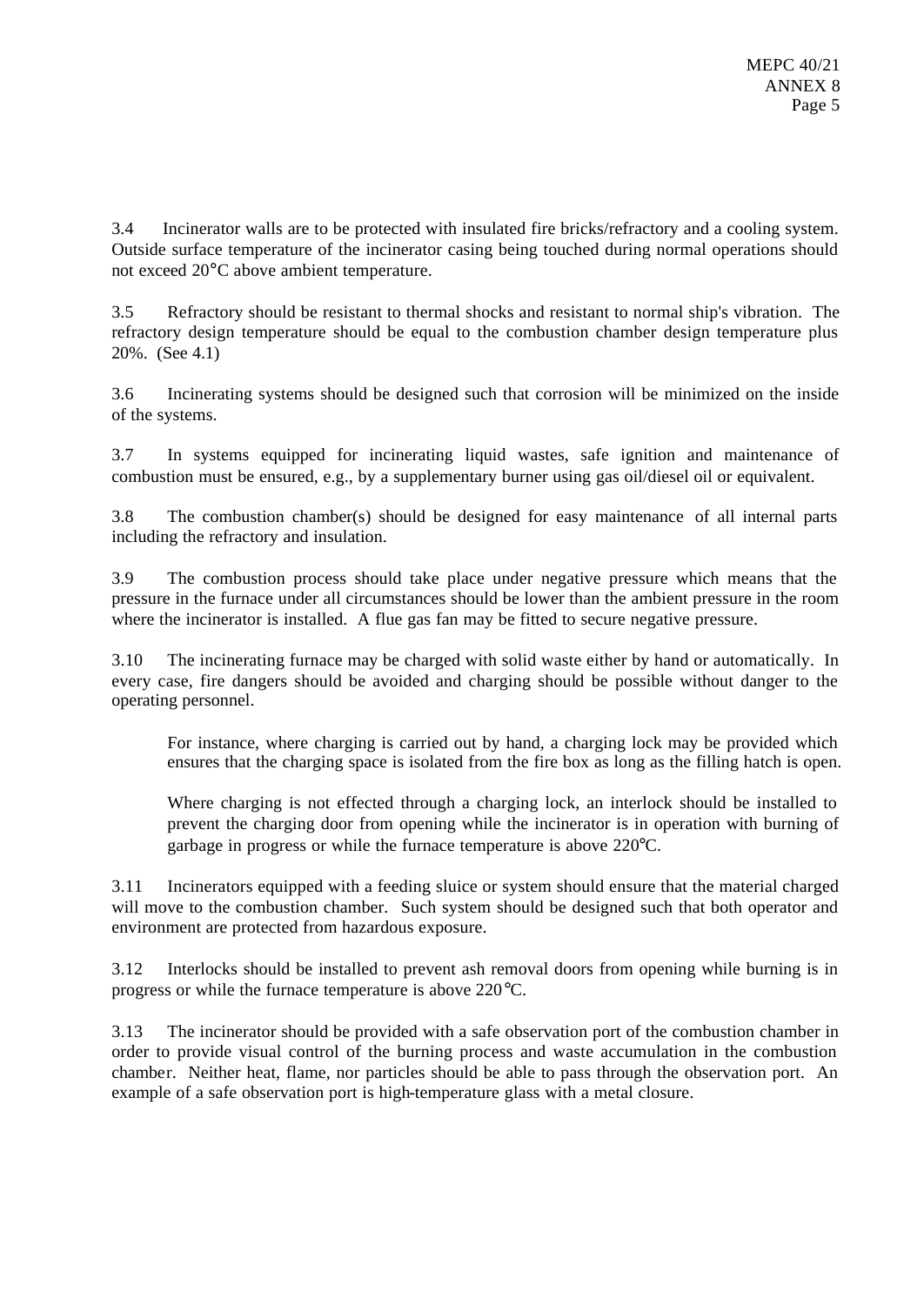## 3.14 Electrical requirements<sup>1</sup>

3.14.1 Electrical installation requirements should apply to all electrical equipment, including controls, safety devices, cables, and burners and incinerators.

3.14.1.1 A disconnecting means capable of being locked in the open position should be installed at an accessible location at the incinerator so that the incinerator can be disconnected from all sources of potential. This disconnecting means should be an integral part of the incinerator or adjacent to it. (See 5.1)

3.14.1.2 All uninsulated live metal parts should be guarded to avoid accidental contact.

3.14.1.3 The electrical equipment should be so arranged so that failure of this equipment will cause the fuel supply to be shut off.

3.14.1.4 All electrical contacts of every safety device installed in the control circuit should be electrically connected in series. However, special consideration should be given to arrangements when certain devices are wired in parallel.

3.14.1.5 All electrical components and devices should have a voltage rating commensurate with the supply voltage of the control system.

3.14.1.6 All electrical devices and electric equipment exposed to the weather should meet the requirements of international standards acceptable to the Organization<sup>2</sup>

3.14.1.7 All electrical and mechanical control devices should be of a type tested and accepted by a nationally recognized testing agency, according to international standards.

3.14.1.8 The design of the control circuits should be such that limit and primary safety controls should directly open a circuit that functions to interrupt the supply of fuel to combustion units.

3.14.2 Overcurrent protection

l

3.14.2.1 Conductors for interconnecting wiring that is smaller than the supply conductors should be provided with overcurrent protection based on the size of the smallest interconnecting conductors

<sup>&</sup>lt;sup>1</sup> International Electrotechnical Commission (IEC) Standards, particularly IEC Publication 92 - Electrical Installations in Ships and Mobile and Fixed Offshore Units, are applicable for this equipment.

<sup>&</sup>lt;sup>2</sup> Refer to IEC Publication 92-201, Table V (1980 edition).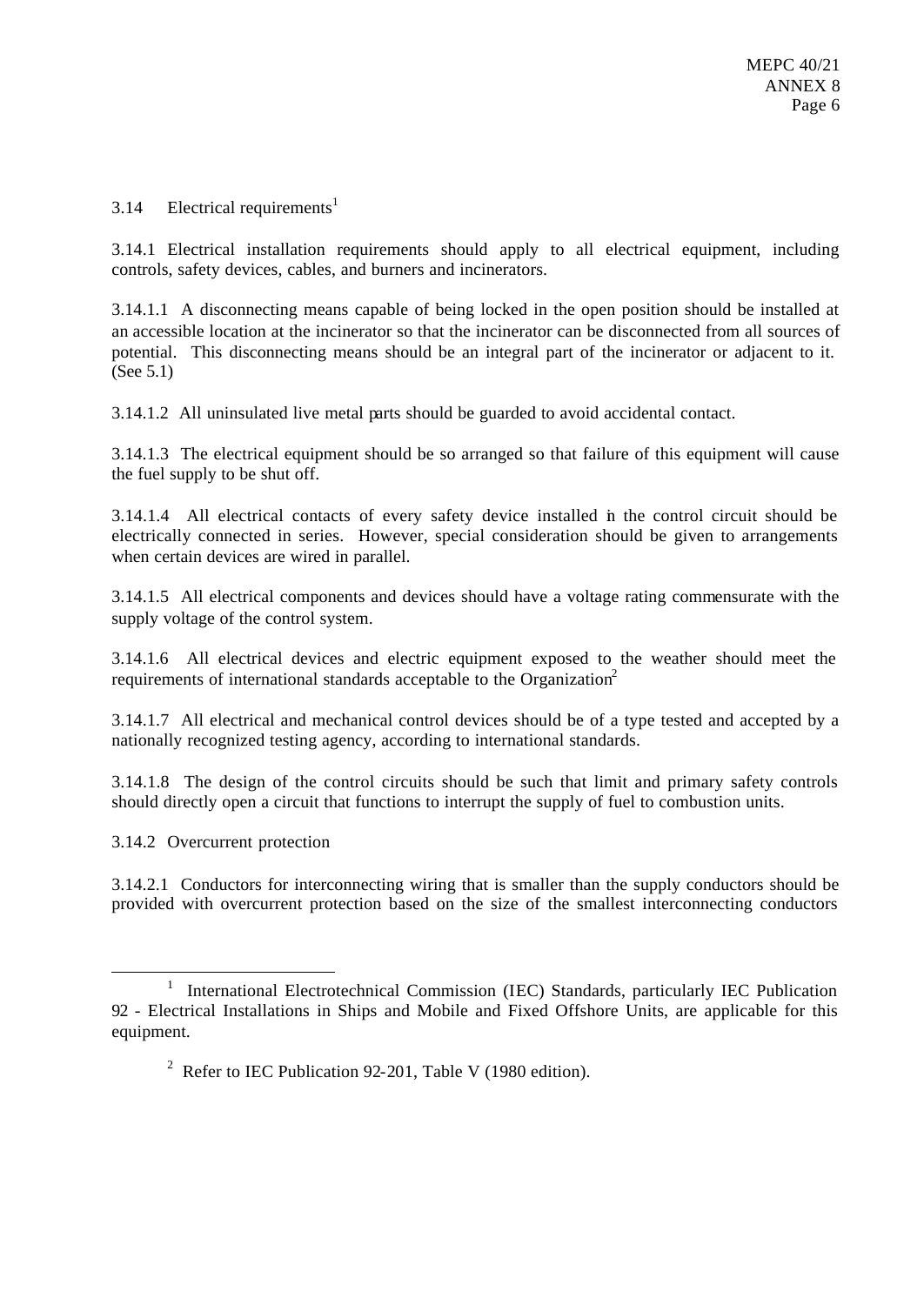external to any control box, in accordance with the requirements of international standards acceptable to the Organization<sup>3</sup>.

l

 $3$  Refer to IEC Publication 92-202 (1980 edition with amendment).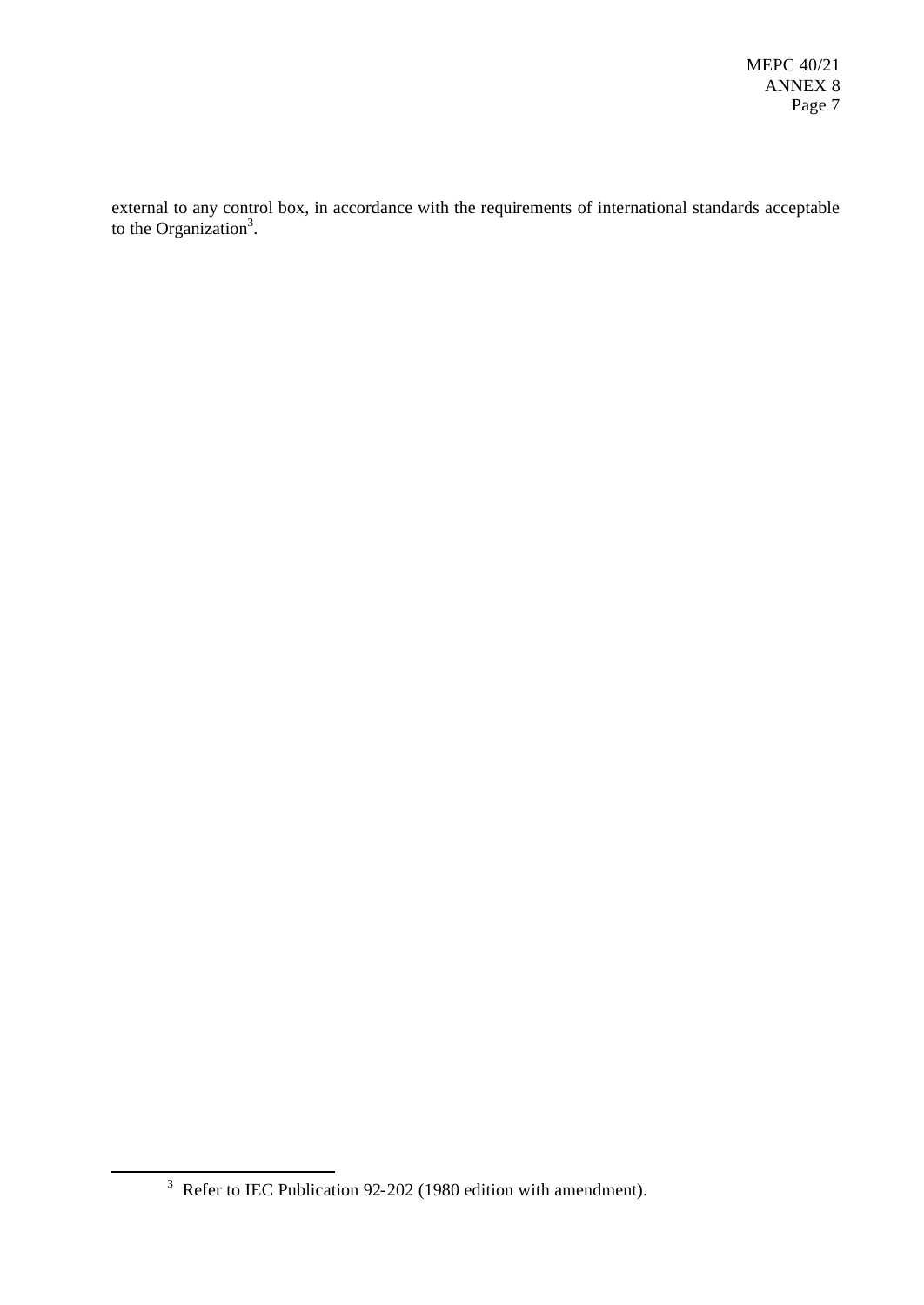3.14.2.2 Overcurrent protection for interconnecting wiring should be located at the point where the smaller conductors connect to the larger conductors. However, overall overcurrent protection is acceptable if it is sized on the basis of the smallest conductors of the interconnecting wiring, or in accordance with the requirements of international standards acceptable to the Organization<sup>4</sup>.

3.14.2.3 Overcurrent protection devices should be accessible and their function should be identified.

3.14.3 Motors

3.14.3.1 All electric motors should have enclosures corresponding to the environment where they are located, at least IP 44, in accordance with the requirements of international standards acceptable to the Organization<sup>5</sup>.

3.14.3.2 Motors should be provided with a corrosion-resistant nameplate specifying information in accordance with the requirements of international standards acceptable to the Organization<sup>6</sup>.

3.14.3.3 Motors should be provided with running protection by means of integral thermal protection, by overcurrent devices, or a combination of both in accordance with manufacturer's instruction that should meet the requirements of international standards acceptable to the Organization<sup>7</sup>.

3.14.3.4 Motors should be rated for continuous duty and should be designed for an ambient temperature of 45°C or higher.

3.14.3.5 All motors should be provided with terminal leads or terminal screws in terminal boxes integral with, or secured to, the motor frames.

3.14.4 Ignition system

l

3.14.4.1 When automatic electric ignition is provided, it should be accomplished by means of either a high-voltage electric spark, a high-energy electric spark, or a glow coil.

<sup>4</sup> Refer to IEC Publication 92-202 (1980 edition with amendment).

 $5$  Refer to IEC Publication 529 (1976 edition with amendment).

<sup>6</sup> Refer to IEC Publication 92-301 (1980 edition).

<sup>7</sup> Refer to IEC Publication 92-202 (1980 edition with amendment).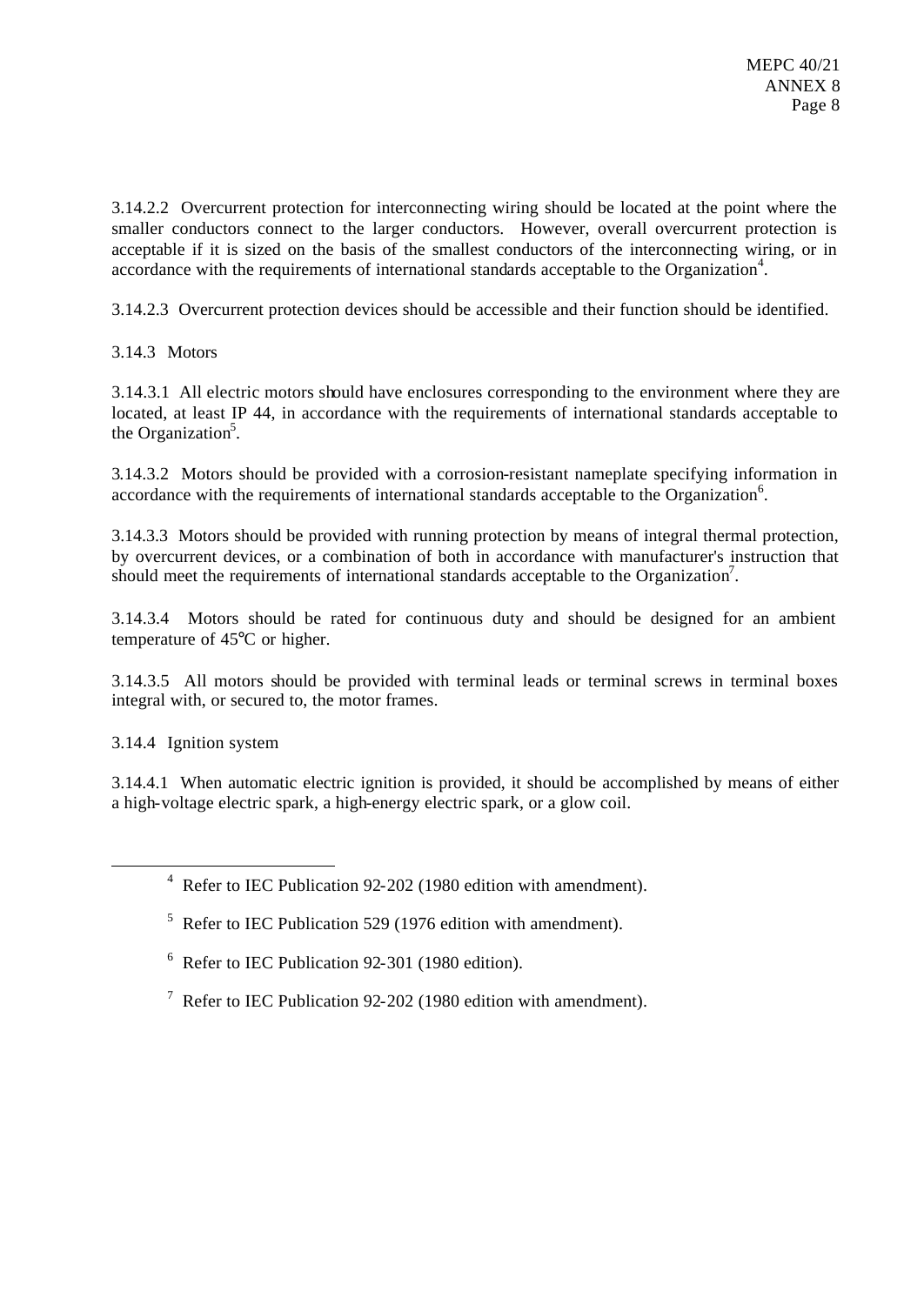3.14.4.2 Ignition transformers should have an enclosure corresponding to the environment where they are located, at least IP 44 in accordance with the requirements of international sta ndards acceptable to the Organization $8$ .

l

 $8\text{ Refer to IEC Publication 529 (1976 edition with amendment).}$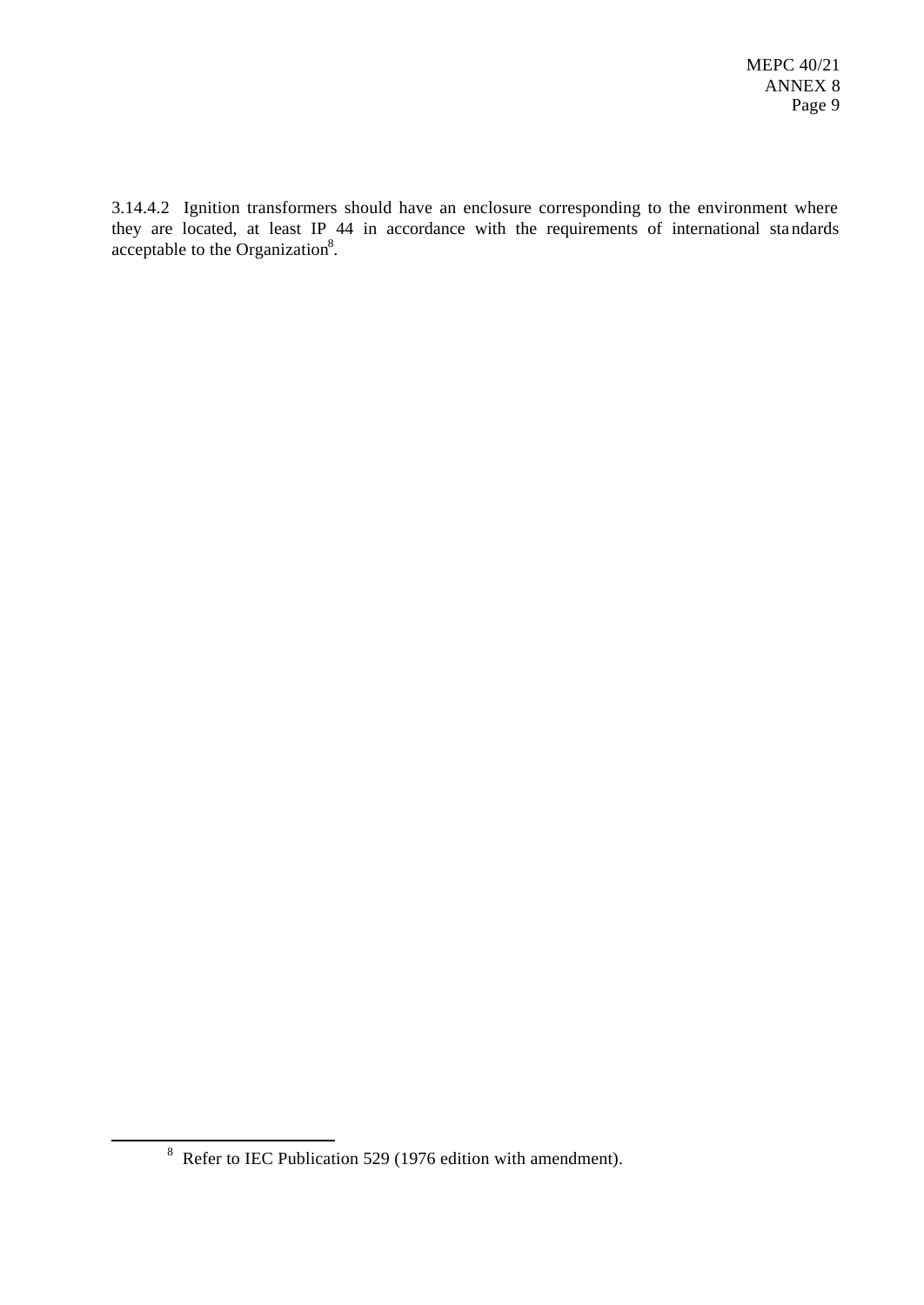3.14.4.3 Ignition cable should meet the requirements of international standards acceptable to the Organization<sup>9</sup>.

3.14.5 Wiring

3.14.5.1 All wiring for incinerators should be rated and selected in accordance with the requirements of international standards acceptable to the Organization<sup>10</sup>.

3.14.6 Bonding and grounding

3.14.6.1 Means should be provided for grounding the major metallic frame or assembly of the incinerators.

3.14.6.2 Noncurrent carrying enclosures, frames and similar parts of all electrical components and devices should be bonded to the main frame or assembly of the incinerator. Electrical components that are bonded by their installation do not require a separate bonding conductor.

3.14.6.3 When an insulated conductor is used to bond electrical components and devices, it should show a continuous green colour, with or without a yellow stripe.

4 Operating requirements

l

4.1 The incinerator system should be designed and constructed for operation with the following conditions:

| Maximum combustion chamber<br>flue gas outlet temperature | $1,200^{\circ}$ C |
|-----------------------------------------------------------|-------------------|
| Minimum combustion chamber<br>flue gas outlet temperature | $850^{\circ}$ C   |
| Preheat temperature of<br>combustion chamber              | $650^{\circ}$ C   |

For Batch Loaded Incinerators, there are no preheating requirements. However, the incinerator should be designed that the temperature in the actual combustion space should reach 600°C within 5 minutes after start.

Prepurge, before ignition: at least 4 air changes in the chamber(s) and stack, but not less than 15 seconds.

 $9^9$  Refer to IEC Publication 92-503 (1975 edition).

 $10$  Refer to IEC Publication 92-352 (1979 edition with amendments).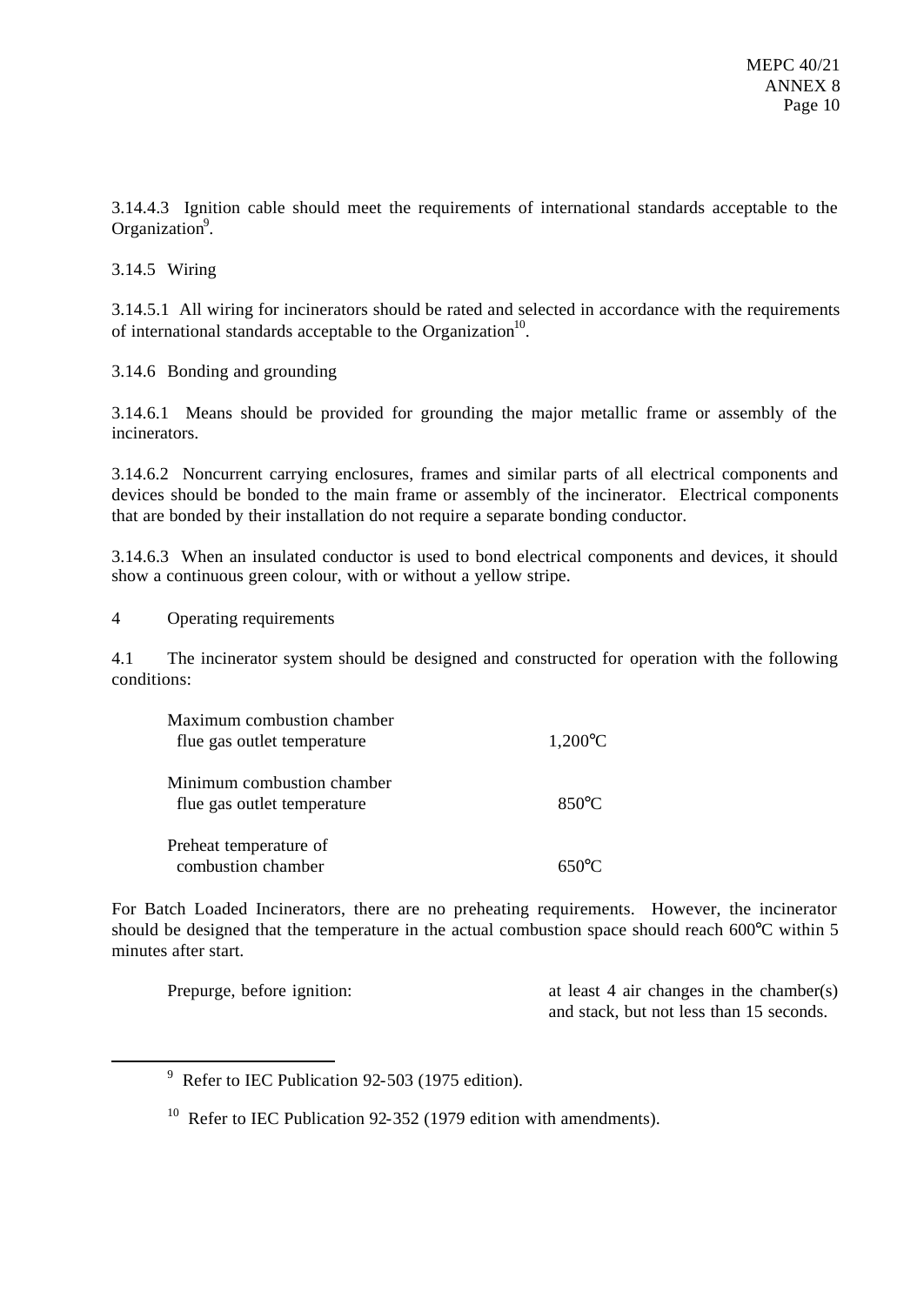| Time between restarts:                 | at least 4 air changes in the chamber(s)<br>and stack, but not less than 15 seconds. |
|----------------------------------------|--------------------------------------------------------------------------------------|
| Postpurge, after shut-off<br>fuel oil: | not less than 15 seconds after<br>the closing of the fuel oil valve.                 |
| Incinerator discharge gases:           | Minimum $6\%$ Q (measured in dry flue<br>gas).                                       |

4.2 Outside surface of combustion chamber(s) should be shielded from contact such that people in normal work situations will not be exposed to extreme heat (20°C above ambient temperature) or direct contact of surface temperatures exceeding 60°C. Examples for alternatives to accomplish this are a double jacket with an air flow in between or an expanded metal jacket.

4.3 Incinerating systems are to be operated with underpressure (negative pressure) in the combustion chamber such that no gases or smoke can leak out to the surrounding areas.

4.4 The incinerator should have warning plates attached in a prominent location on the unit, warning against unauthorized opening of doors to combustion chamber(s) during operation and against overloading the incinerator with garbage.

4.5 The incinerator should have instruction plate(s) attached in a prominent location on the unit that clearly addresses the following:

4.5.1 Cleaning ashes and slag from the combustion chamber(s) and cleaning of combustion air openings before starting the incinerator (where applicable).

4.5.2 Operating procedures and instructions. These should include proper start-up procedures, normal shut-down procedures, emergency shut-down procedures, and procedures for loading garbage (where applicable).

4.6 To avoid building up of dioxins, the flue gas should be shock-cooled to a maximum  $350^{\circ}$ C within 2.5 metres from the combustion chamber flue gas outlet.

5 Operating controls

5.1 The entire unit should be capable of being disconnected from all sources of electricity by means of one disconnect switch located near the incinerator. (See 3.14.1.1)

5.2 There should be an emergency stop switch located outside the compartment which stops all power to the equipment. The emergency stop switch should also be able to stop all power to the fuel pumps. If the incinerator is equipped with a flue gas fan, the fan should be capable of being restarted independently of the other equipment on the incinerator.

5.3 The control equipment should be so designed that any failure of the following equipment will prevent continued operations and cause the fuel supply to be cut off.

5.3.1 Safety thermostat/draft failure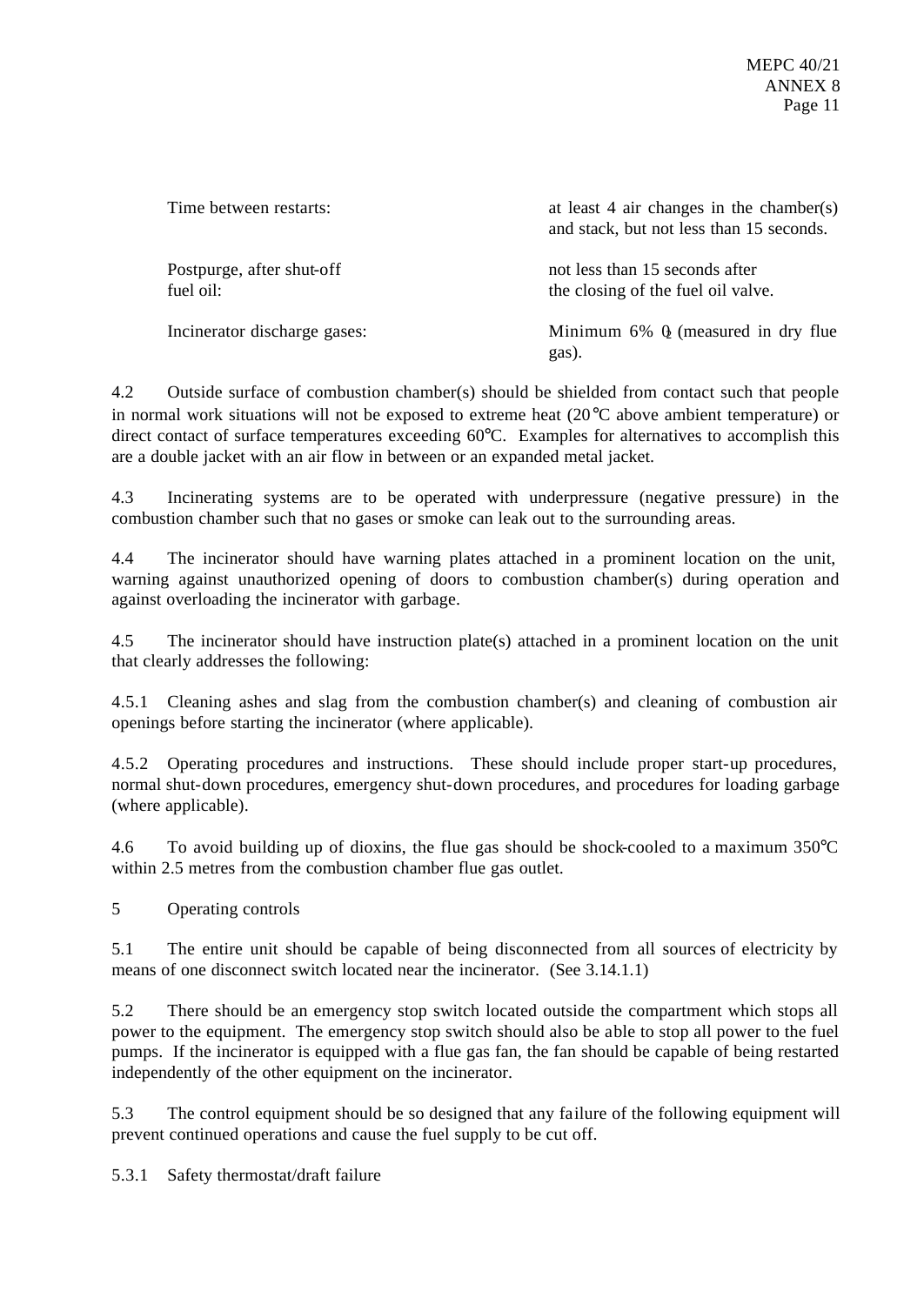5.3.1.1 A flue gas temperature controller, with a sensor placed in the flue gas duct, should be provided that will shut down the burner if the flue gas temperature exceeds the temperature set by the manufacturer for the specific design.

5.3.1.2 A combustion temperature controller, with a sensor placed in the combustion chamber, should be provided that will shut down the burner if the combustion chamber temperature exceeds the maximum temperature.

5.3.1.3 A negative pressure switch should be provided to monitor the draft and the negative pressure in the combustion chamber. The purpose of this negative pressure switch is to ensure that there is sufficient draft/negative pressure in the incinerator during operations. The circuit to the program relay for the burner will be opened and an alarm activated before the negative pressure rises to atmospheric pressure.

5.3.2 Flame failure/fuel oil pressure

5.3.2.1 The incinerator should have a flame safeguard control consisting of a flame sensing element and associated equipment for shut down of the unit in the event of ignition failure and flame failure during the firing cycle. The flame safeguard control should be so designed that the failure of any component will cause a safety shut down.

5.3.2.2 The flame safeguard control should be capable of closing the fuel valves in not more than 4 seconds after a flame failure.

5.3.2.3 The flame safeguard control should provide a trial-for-ignition period of not more that 10 seconds during which fuel may be supplied to establish flame. If flame is not established within 10 seconds, the fuel supply to the burners should be immediately shut off automatically.

5.3.2.4 Whenever the flame safeguard control has operated because of failure of ignition, flame failure, or failure of any component, only one automatic restart may be provided. If this is not successful then manual reset of the flame safeguard control should be required for restart.

5.3.2.5 Flame safeguard controls of the thermostatic type, such as stack switches and pyrostats operated by means of an open bimetallic helix, are prohibited.

5.3.2.6 If fuel oil pressure drops below that set by the manufacturer, a failure and lock out of the program relay should result. This also applies to a sludge oil burner. (Applies where pressure is important for the combustion process or a pump is not an integral part of the burner.)

### 5.3.3 Loss of power

If there is a loss of power to the incinerator control/alarm panel (not remote alarm panel), the system should shut down.

### 5.4 Fuel supply

Two fuel control solenoid valves should be provided in series in the fuel supply line to each burner. On multiple burner units, a valve on the main fuel supply line and a valve at each burner will satisfy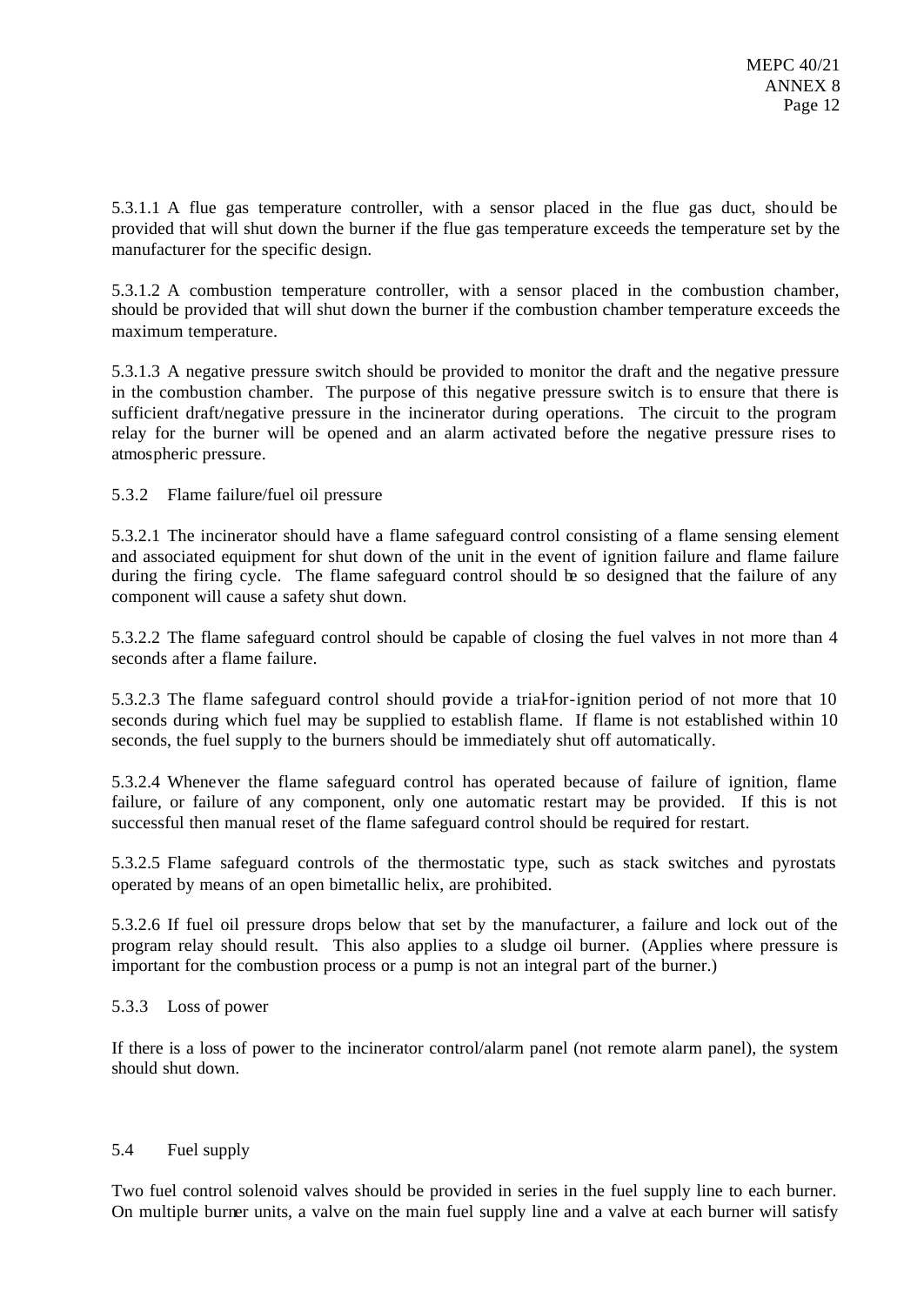this requirement. The valves should be connected electrically in parallel so that both operate simultaneously.

### 5.5 Alarms

5.5.1 An outlet for an audible alarm should be provided for connection to a local alarm system or a central alarm system. When a failure occurs, a visible indicator should show what caused the failure. (The indicator may cover more than one fault condition.)

5.5.2 The visible indicators should be designed so that, where failure is a safety related shutdown, manual reset is required.

5.6 After shutdown of the oil burner, provision should be made for the fire box to cool sufficiently. (As an example, of how this may be accomplished, the exhaust fan or ejector could be designed to continue to operate. This would not apply in the case of an emergency manual trip.)

6 Other requirements

### 6.1 Documentation

A complete instruction and maintenance manual with drawings, electric diagrams, spare parts list, etc., should be furnished with each incinerator.

### 6.2 Installation

All devices and components should, as fitted in the ship, be designed to operate when the ship is upright and when inclined at any angle of list up to and including 15° either way under static conditions and 22.5° under dynamic conditions (rolling) either way and simultaneously inclined dynamically (pitching) 7.5° by bow or stern.

### 6.3 Incinerator

6.3.1 Incinerators are to be fitted with an energy source with sufficient energy to ensure a safe ignition and complete combustion. The combustion is to take place at sufficient negative pressure in the combustion chamber(s) to ensure no gases or smoke leaking out to the surrounding areas. (See 5.3.1.3)

6.3.2 A driptray is to be fitted under each burner and under any pumps, strainers, etc., that require occasional examination.

- 7 Tests
- 7.1 Prototype tests

An operating test for the prototype of each design should be conducted, with a test report completed indicating results of all tests. The tests should be conducted to ensure that all of the control components have been properly installed and that all parts of the incinerator, including controls and safety devices, are in satisfactory operating condition. Tests should include those described in section 7.3 below.

7.2 Factory tests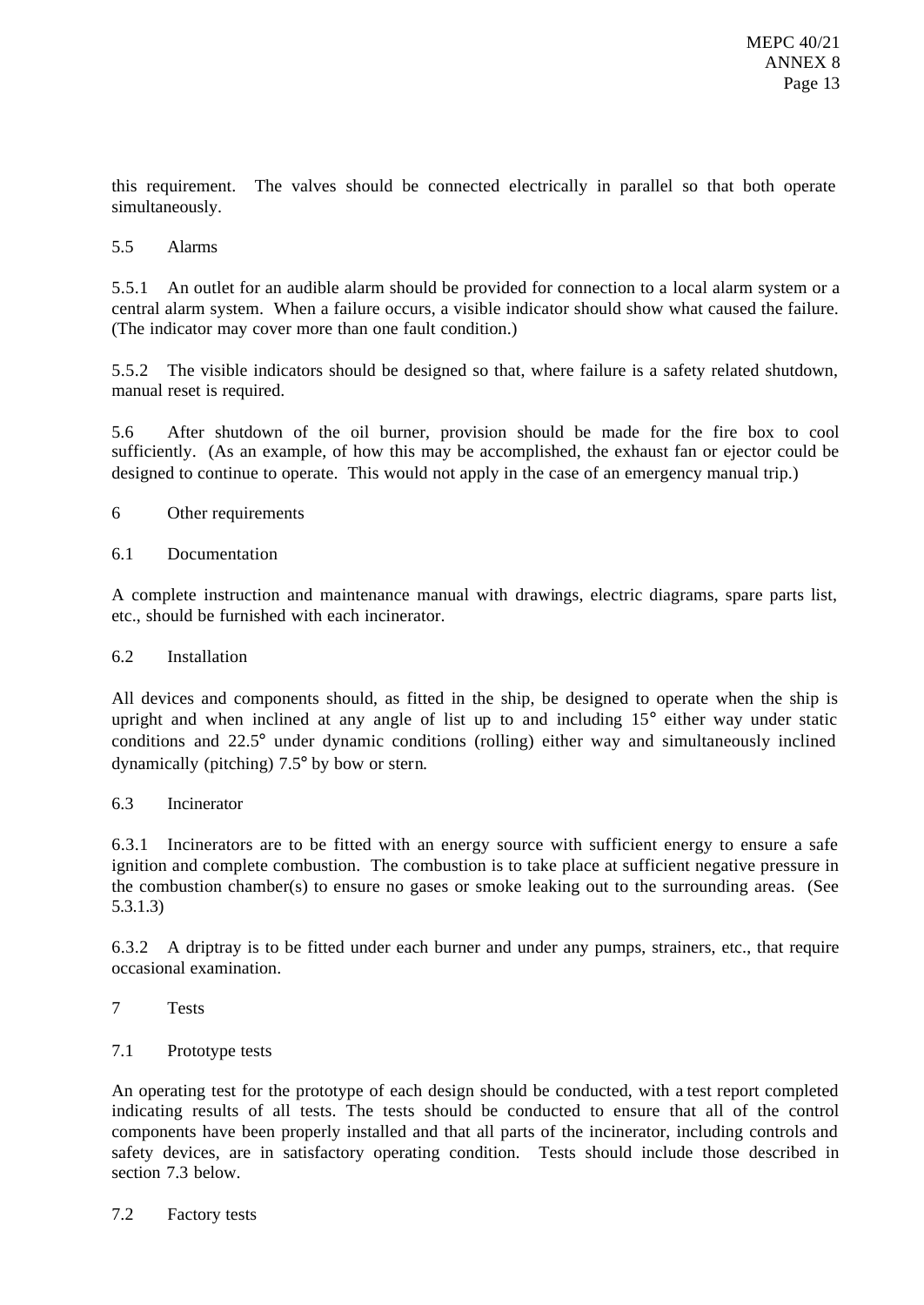For each unit, if preassembled, an operating test should be conducted to ensure that all of the control components have been properly installed and that all parts of the incinerator, including controls and safety devices, are in satisfactory operating condition. Tests should include those described in 7.3 below.

# 7.3 Installation tests

An operating test after installation should be conducted to ensure that all of the control components have been properly installed and that all parts of the incinerator, including controls and safety devices, are in satisfactory operating condition. The requirements for prepurge and time between restarts referred to in 4.1 should be verified at the time of the installation test.

7.3.1 Flame safeguard. The operation of the flame safeguard system should be verified by causing flame and ignition failures. Operation of the audible alarm (where applicable) and visible indicator should be verified. The shutdown times should be verified.

7.3.2 Limit controls. Shutdown due to the operation of the limit controls should be verified.

7.3.2.1 Oil pressure limit control. The lowering of the fuel oil pressure below the value required for safe combustion should initiate a safety shutdown.

7.3.2.2 Other interlocks. Other interlocks provided should be tested for proper operation as specified by the unit manufacturer.

7.3.3 Combustion controls. The combustion controls should be stable and operate smoothly.

7.3.4 Programming controls. Programming controls should be verified as controlling and cycling the unit in the intended manner. Proper prepurge, ignition, postpurge, and modulation should be verified. A stopwatch should be used for verifying intervals of time.

7.3.5 Fuel supply controls. The satisfactory operation of the two fuel control solenoid valves for all conditions of operation and shutdown should be verified.

7.3.6. Low voltage test. A low voltage test should be conducted on the incinerator unit to satisfactorily demonstrate that the fuel supply to the burners will be automatically shut off before an incinerator malfunction results from the reduced voltage.

7.3.7 Switches. All switches should be tested to verify proper operation.

8 Certification

8.1 Manufacturer's certification that an incinerator has been constructed in accordance with this standard should be provided (by letter, certificate, or in the instruction manual).

9 Marking

9.1 Each incinerator should be permanently marked indicating:

9.1.1 Manufacturer's name or trademark.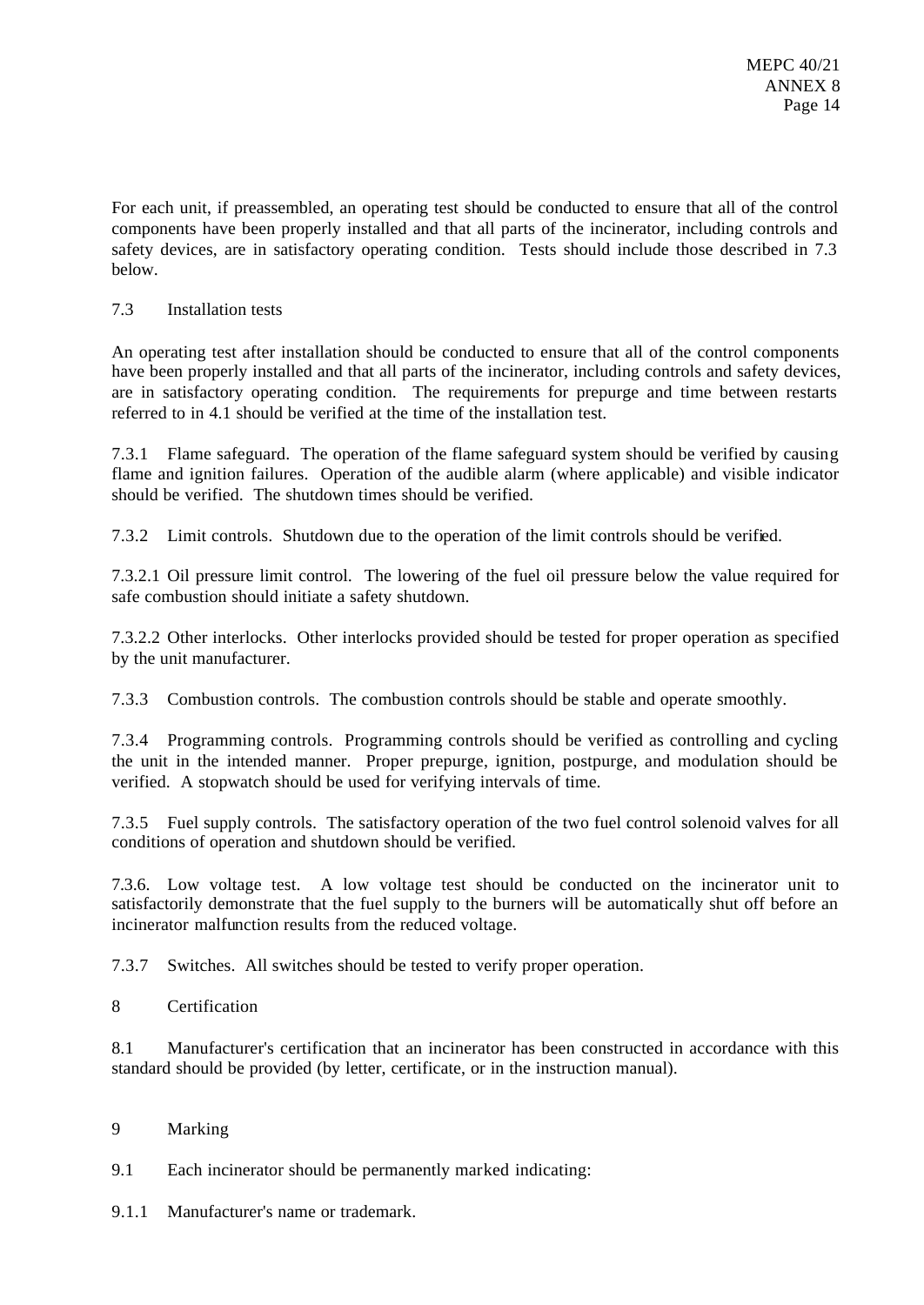9.1.2 Style, type, model or other manufacturer's designation for the incinerator.

9.1.3 Capacity - to be indicated by net designed heat release of the incinerator in heat units per timed period; for example, British Thermal Units per hour, megajoules per hour, kilocalories per hour.

10 Quality assurance

Incinerators should be designed, manufactured and tested in a manner that ensures they meet the requirements of this standard.

### A1 - EMISSION STANDARD FOR SHIPBOARD INCINERATORS WITH CAPACITIES OF UP TO 1,500 kW

Minimum information to be provided

A1.1 An IMO TYPE APPROVAL CERTIFICATE should be required for each shipboard incinerator. In order to obtain such certificate, the incinerator should be designed and built to an IMO approved standard. Each model should go through a specified type approval test operation at the factory or an approved test facility, and under the responsibility of the Administration.

## A1.2 TYPE APPROVAL TEST SHOULD INCLUDE MEASURING OF THE FOLLOWING PARAMETERS:

| Max capacity                                              | $\ddot{\phantom{a}}$ | kW or kcal/h<br>kg/h of specified waste<br>kg/h per burner |
|-----------------------------------------------------------|----------------------|------------------------------------------------------------|
| Pilot fuel consumption                                    | $\ddot{\cdot}$       | kg/h per burner                                            |
| $O2$ Average<br>in combustion chamber/zone                | $\ddot{\cdot}$       | $\%$                                                       |
| CO Average in flue gas                                    | $\ddot{\cdot}$       | mg/MJ                                                      |
| Soot number average                                       | $\ddot{\cdot}$       | Bacharach or ringelman Scale                               |
| Combustion chamber flue gas<br>outlet temperature average | $\ddot{\cdot}$       | $\rm ^{\circ}C$                                            |
| Amount of unburned components in ashes                    |                      | % by weight                                                |

### A1.3 DURATION OF TEST OPERATION

| For sludge oil burning  | 6-8 hours |
|-------------------------|-----------|
| For solid waste burning | 6-8 hours |

### A1.4 FUEL/WASTE SPECIFICATION FOR TYPE APPROVAL TEST (% BY WEIGHT)

Sludge oil consisting of: 75% sludge oil from heavy fuel oil 5% waste lubricating oil 20% emulsified water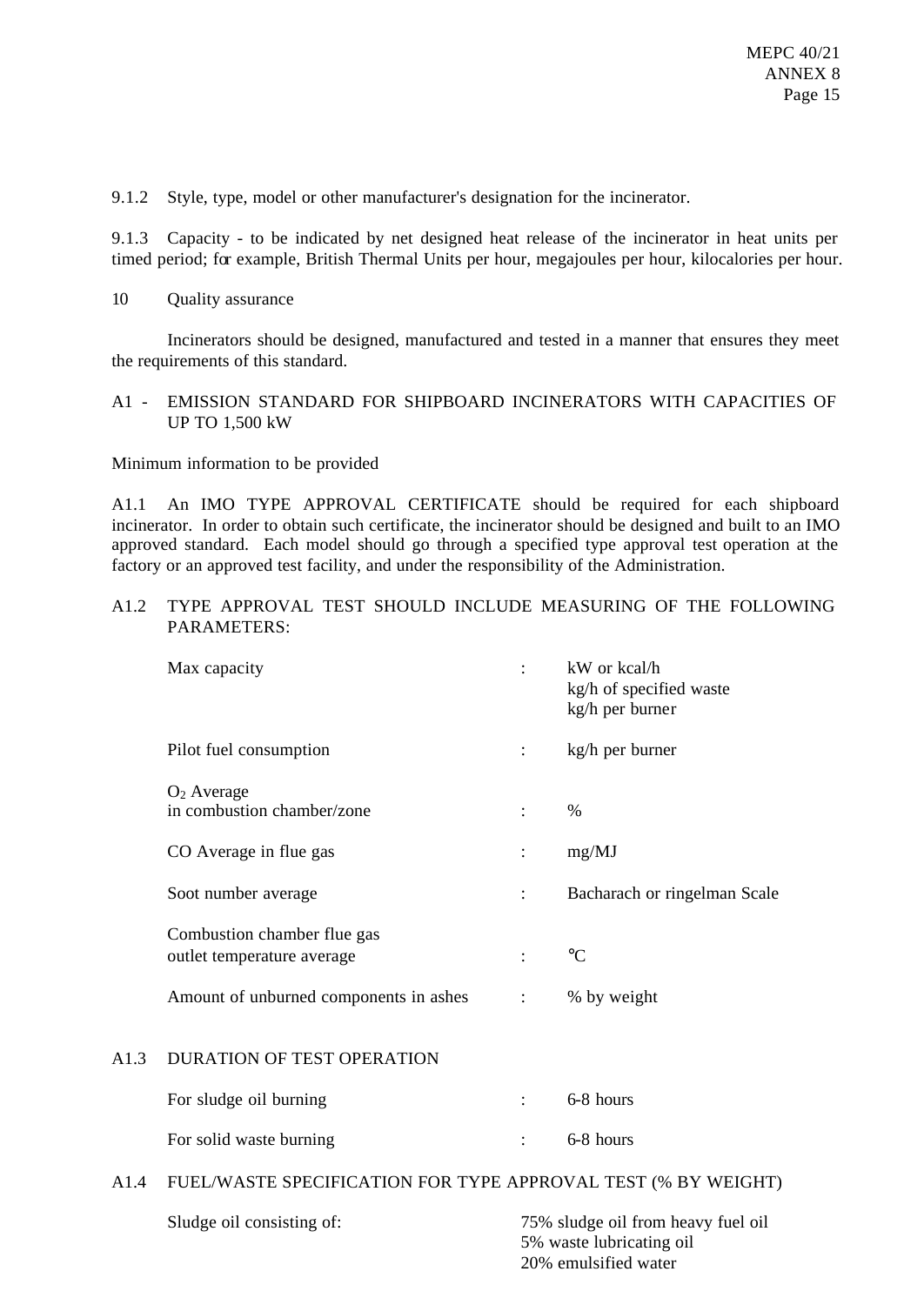Solid waste (class 2) 50% Food Waste

consisting of: 50% rubbish Containing Approx. 30% paper, "  $40\%$  Cardboard, 10% Rags, " 20% Plastic The mixture will have up to 50% moisture and 7% incombustible solids

Classes of waste

Reference: Waste Classification from Incinerator Institute of America (Information for type approval tests only)

Class 2 Refuse, consisting of approximately even mixture of rubbish and garbage by weight. This type waste is common to passenger ships occupancy, consisting of up to 50% moisture, 7% incombustible solids and has a heating value of about 10,000 kJ/kg as fired.

| <b>Calorific values</b>    | kJ/Kg             | kcal/kg |
|----------------------------|-------------------|---------|
| Vegetable and putrescibles | 5,700             | 1,360   |
| Paper                      | 14,300            | 3,415   |
| Rag                        | 15,500            | 3,700   |
| Plastics                   | 36,000            | 8,600   |
| Oil sludge                 | 36,000            | 8,600   |
| Sewage sludge              | 3,000             | 716     |
| <b>Densities</b>           | kg/m <sup>3</sup> |         |
| Paper (loose)              | 50                |         |
| Refuse (75% wet)           | 720               |         |
| Dry rubbish                | 110               |         |
| Scrap wood                 | 190               |         |
| Wood sawdust               | 220               |         |

Density of loose general waste generated on board ship will be about  $130 \text{ kg/m}^3$ .

### A1.5 REQUIRED EMISSION STANDARDS TO BE VERIFIED BY TYPE APPROVAL TEST

| $O2$ in combustion chamber             | $6 - 12\%$                                                                                                                      |
|----------------------------------------|---------------------------------------------------------------------------------------------------------------------------------|
| CO in flue gas maximum average         | $200 \text{ mg/MJ}$                                                                                                             |
| Soot number maximum average            | <b>BACHARACH 3 or RINGELMAN 1</b><br>(A higher soot number is acceptable only during very<br>short periods such as starting up) |
| Unburned components in<br>ash residues | Max 10% by Weight                                                                                                               |
| Combustion chamber flue gas            |                                                                                                                                 |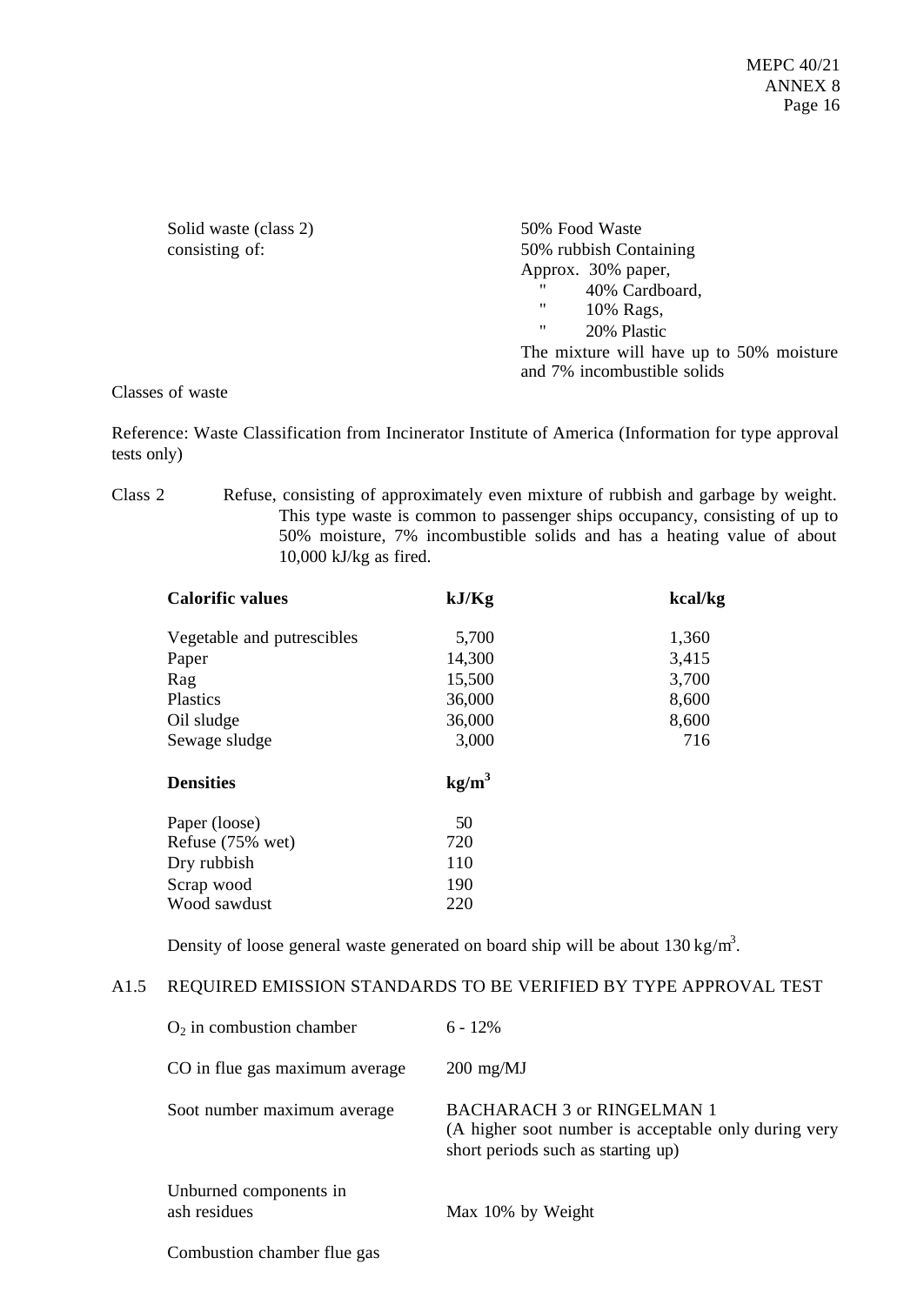outlet temperature range 850 - 1200 °C

Flue gas outlet temperature and  $O<sub>2</sub>$  content should be measured during the combustion period, and not during the preheating or cooling periods. For a batch loaded incinerator, it is acceptable to carry out the type approva l test by means of a single batch.

A high temperature in the actual combustion chamber/zone is an absolute requirement in order to obtain a complete and smoke free incineration, including that of plastic and other synthetic materials while minimizing DIOXINE, VOC (Volatile Organic Compounds), and emissions.

## A1.6 FUEL RELATED EMISSION

A1.6.1 Even with good incineration technology the emission from an incinerator will depend on the type of material being incinerated. If for instance a vessel has bunkered a fuel with high sulphur content, then sludge oil from separators which is burned in the incinerator will lead to emission of SOx. But again, the SOx emission from the incinerator would only amount to less than one per cent of the SOx discharged with the exhaust from main and auxiliary engines.

A1.6.2 Principal organic constituents (POC) cannot be measured on a continuous basis. Specifically, there are no instruments with provision for continuous time telemetry that measures POC, HCl, or waste destruction efficiency, to date. These measurements can only be made using grab sample approaches where the sample is returned to a laboratory for analysis. In the case of organic constituents (undestroyed wastes), the laboratory work requires considerable time to complete. Thus, continuous emission control can only be assured by secondary measurements.

### A1.6.3 ON-BOARD OPERATION/EMISSION CONTROL

For a shipboard incinerator with IMO TYPE APPROVAL, emission control/monitoring should be limited to the following:

- .1 Control/monitor  $O_2$  content in combustion chamber (spot checks only; an  $O_2$  content analyser is not required to be kept on board).
- .2 Control/monitor temperature in combustion chamber flue gas outlet.

By continuous (auto) control of the incineration process, ensure that the above mentioned two parameters are kept within the prescribed limits. This mode of operation will ensure that particulates and ash residue contain only traces of organic constituents.

## A1.7 PASSENGER/CRUISE SHIPS WITH INCINERATOR INSTALLATIONS HAVING A TOTAL CAPACITY OF MORE THAN 1,500 kW

A1.7.1 On board this type of vessel, the following conditions will probably exist:

- .1 Generation of huge amounts of burnable waste with a high content of plastic and synthetic materials.
- .2 Incinerating plant with a high capacity operating continuously over long periods.
- .3 This type of vessel will often be operating in very sensitive coastal areas.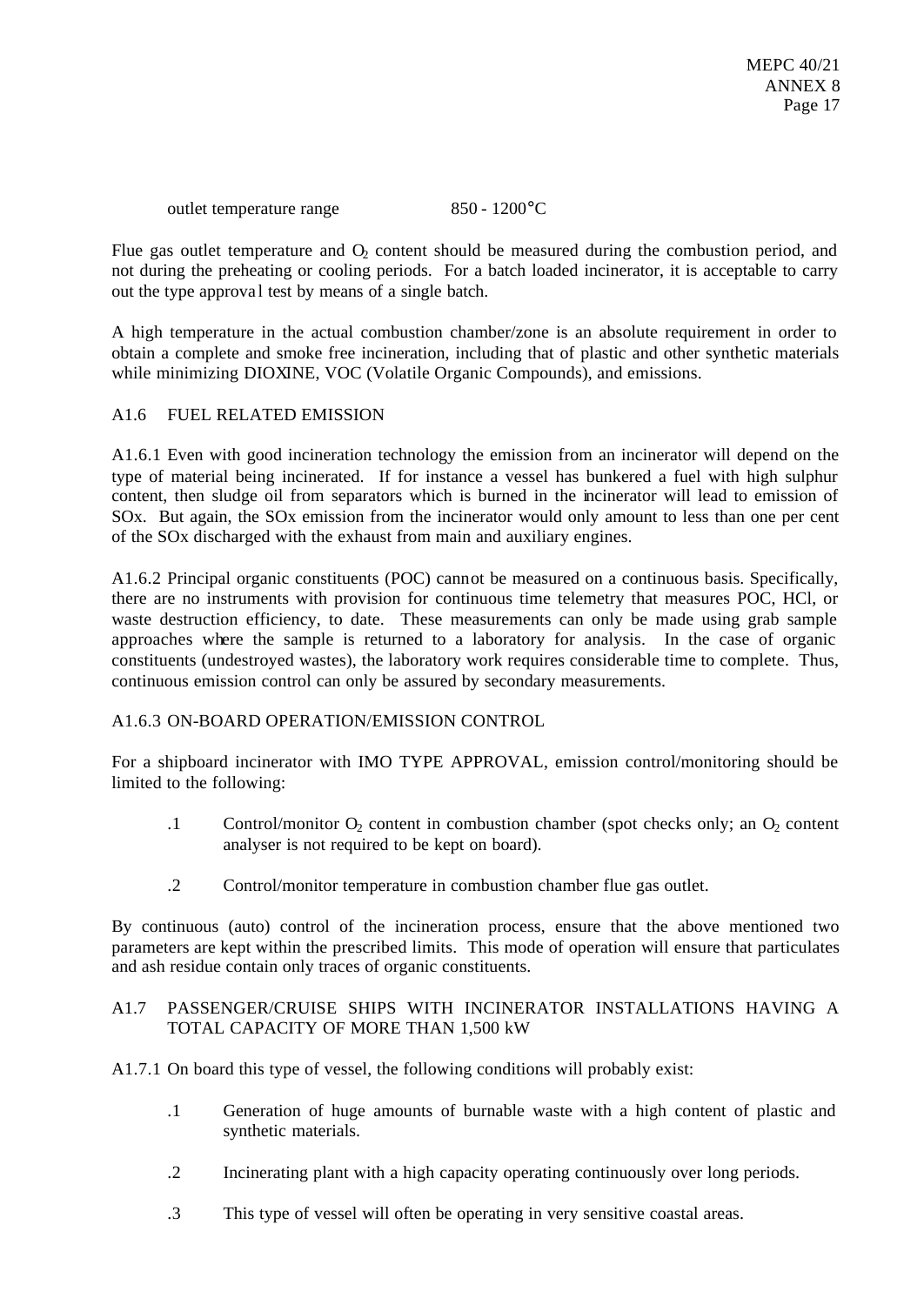A1.7.2 In view of the fuel related emission from a plant with such a high capacity, installation of a flue gas sea water scrubber should be considered. This insta llation can perform an efficient after-cleaning of the flue gases, thus minimizing the content of:

# HC1 SOx PARTICULATE MATTER

A1.7.3 Any restriction on NITROGEN OXIDE (NOx) should only be considered in connection with possible future regulations on pollution from the vessel's total pollution, i.e., main and auxiliary machinery, boilers, etc.

## A2 - FIRE PROTECTION REQUIREMENTS FOR INCINERATORS AND WASTE STOWAGE **SPACES**

For the purpose of construction, arrangement and insulation, incinerator spaces and waste stowage spaces should be treated as category A machinery spaces (SOLAS II-2/3.19) and service spaces, (SOLAS II-2/3.12), respectively. To minimize the fire hazards these spaces represent, the following SOLAS requirements in chapter II-2 should be applied:

A2.1 For passenger vessels carrying more than 36 passengers:

- .1 regulation 26.2.2(12) should apply to incinerator and combined incinerator/waste storage spaces, and the flue uptakes from such spaces; and
- .2 regulation 26.2.2(13) should apply to waste storage spaces and garbage chutes connected thereto.

A2.2 For all other vessels including passenger vessels carrying not more than 36 passengers:

- .1 regulation 44.2.2(6) should apply to incinerator and combined incinerator/waste spaces, and the flue uptakes from such spaces; and
- .2 regulation 44.2.2(9) should apply to waste storage spaces and garbage chutes connected thereto.

A2.3 Incinerators and waste stowage spaces located on weather decks (regulation II-2/3.(17)) need not meet the above requirements but should be located:

- .1 as far aft on the vessel as possible;
- .2 not less than 3 m from entrances, air inlets and openings to accommodations, service spaces and control stations;
- .3 not less than 5 m measured horizontally from the nearest hazardous area, or vent outlet from a hazardous area; and
- .4 not less than 2 m should separate the incinerator and the waste material storage area, unless physically separated by a structural fire barrier.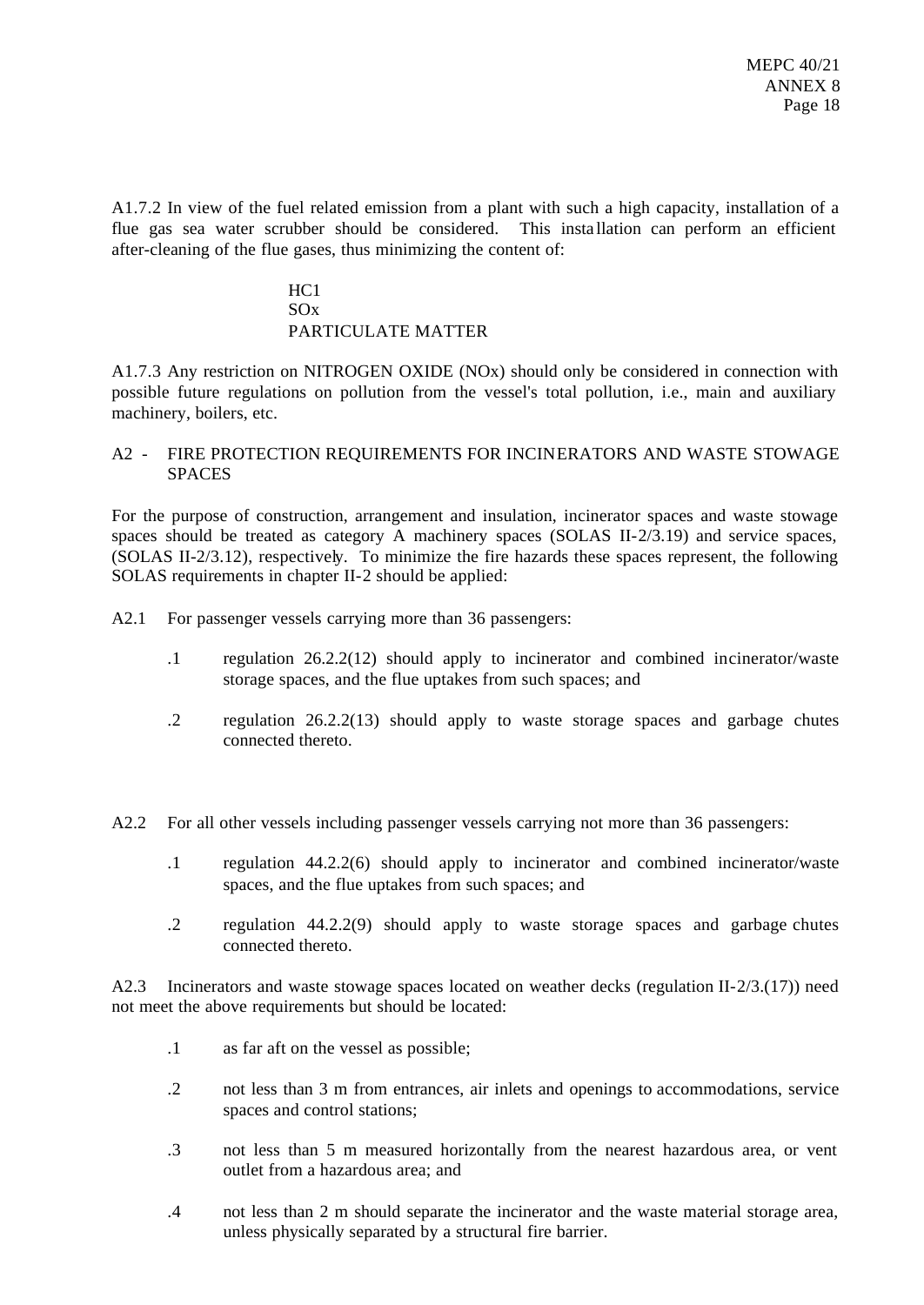A2.4 A fixed fire detection and fire-extinguishing system should be installed in enclosed spaces containing incinerators, in combined incinerator/waste storage spaces, and in any waste storage space in accordance with the following table:

|                                                 | Automatic sprinkler<br>system | Fixed fire-<br>extinguishing<br>system | Fixed fire detection<br>system |
|-------------------------------------------------|-------------------------------|----------------------------------------|--------------------------------|
| Combined incinerator and<br>waste storage space | X                             |                                        |                                |
| Incinerator space                               |                               | X                                      | X                              |
| Waste storage space                             | X                             |                                        |                                |

A2.5 Where an incinerator or waste storage space is located on weather decks it must be accessible with two means of fire extinguishment; either fire hoses, semi-portable fire extinguishers, fire monitors or combination of any two of these extinguishing devices. A fixed fire-extinguishing system is acceptable as one means of extinguishment.

A2.6 Flue uptake piping/ducting should be led independently to an appropriate terminus via a continuous funnel or trunk.

# A3 - INCINERATORS INTEGRATED WITH HEAT RECOVERY UNITS

A3.1 The flue gas system, for incinerators where the flue gas is led through a heat recovery device, should be designed so that the incinerator can continue operation with the economizer coils dry. This may be accomplished with bypass dampers if needed.

A3.2 The incinerator unit should be equipped with a visual and an audible alarm in case of loss of feed-water.

A3.3 The gas-side of the heat recovery device should have equipment for proper cleaning. Sufficient access should be provided for adequate inspection of external heating surfaces.

# A4 - FLUE GAS TEMPERATURE

A4.1 When deciding upon the type of incinerator, consideration should be given as to what the flue gas temperature will be. The flue gas temperature can be a determining factor in the selection of materials for fabricating the stack. Special high temperature material may be required for use in fabricating the stack when the flue gas temperatures exceed 430°C.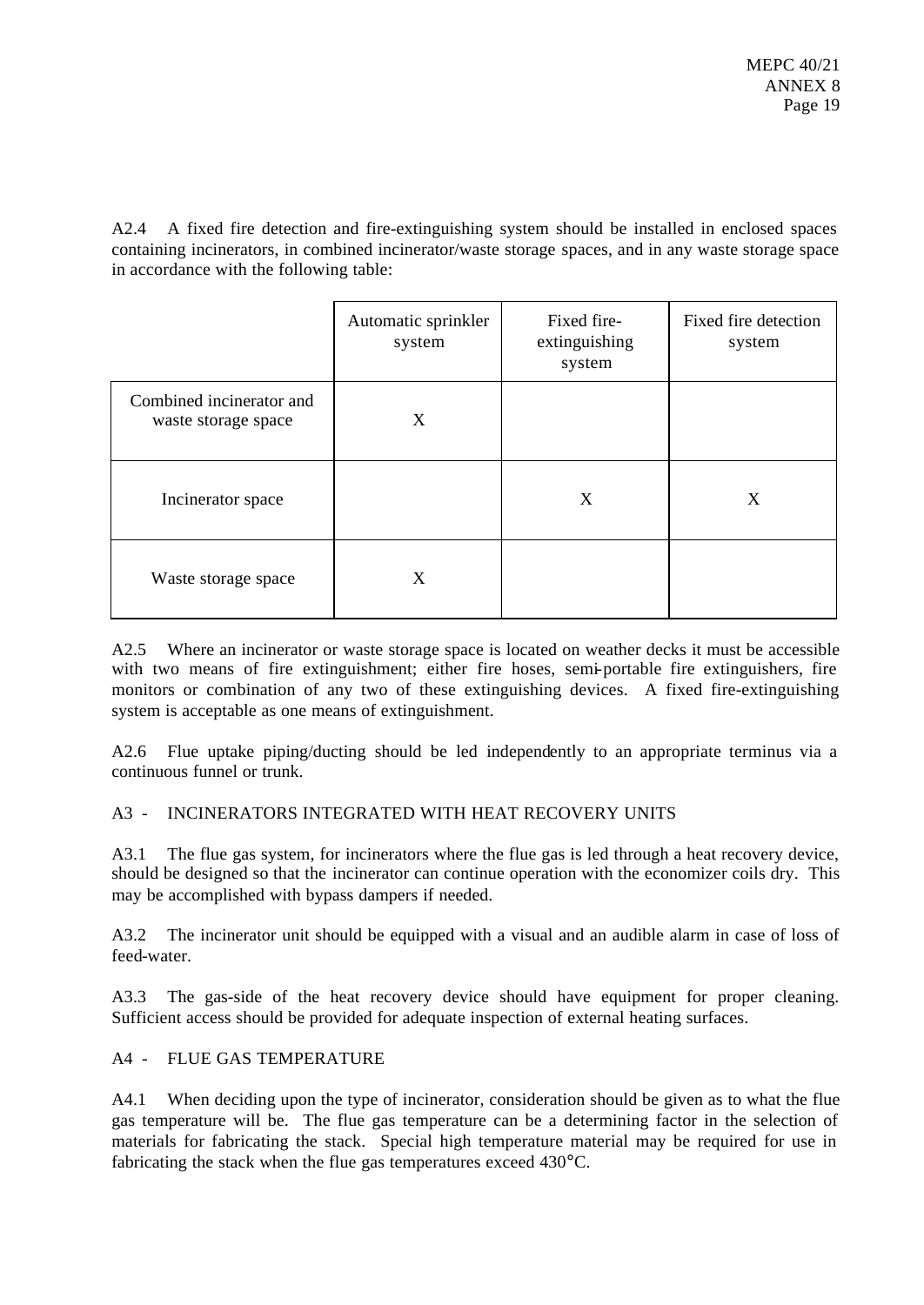#### ANNEX

# FORM OF IMO TYPE APPROVAL CERTIFICATE FOR SHIPBOARD INCINERATORS WITH CAPACITIES OF UP TO 1,500 KW

### CERTIFICATE OF SHIPBOARD INCINERATOR

### NAME OF ADMINISTRATION

### BADGE OR CYPHER

This is to certify that the shipboard incinerator listed has been examined and tested in accordance with the requirement of the standard for shipboard incinerators for disposing of ship-generated waste appended to the Guidelines for the Implementation of Annex V of MARPOL 73/78.

| Max. capacity                 |   | kW or kcal/h                 |
|-------------------------------|---|------------------------------|
|                               |   | kg/h of specified waste      |
|                               |   | kg/h per burner              |
| $02$ Average                  |   |                              |
| in combustion chamber/zone    |   | $\frac{0}{0}$                |
| CO Average in flue gas        | . | mg/MJ                        |
| Soot number average           |   | Bacharach or ringelman scale |
| Combustion chamber flue gas   |   |                              |
| outlet temperature average    |   | $^{\circ}C$                  |
| Amount of unburned components |   |                              |
| in ashes                      |   | % by weight                  |

A copy of this certificate should be carried on board a vessel fitted with this equipment at all times.

| Official stamp |  |
|----------------|--|
|                |  |
|                |  |
|                |  |

\* Delete as appropriate